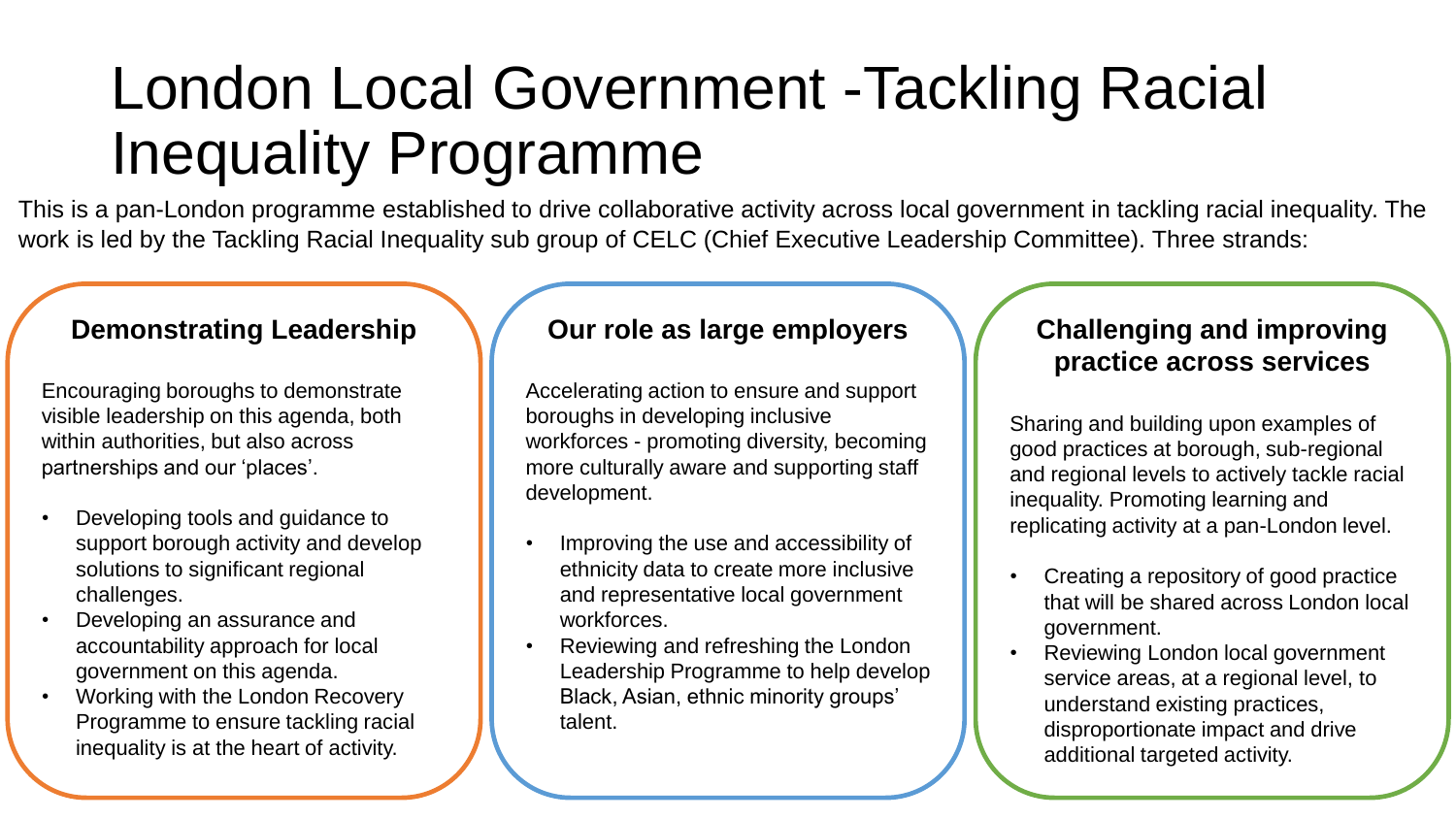## Demonstrating Leadership

Ensuring boroughs demonstrate visible leadership on this agenda, both within authorities, but also across partnerships and our 'places'. We can be pivotal in helping drive real change and leading by example for our communities and across the public sector.

| Immediate and short term activity                                                                                                             |                                          |                                                                                                                                                                                                                                                                                                     |                                                                                                                                                                                                                                                                           |  |  |
|-----------------------------------------------------------------------------------------------------------------------------------------------|------------------------------------------|-----------------------------------------------------------------------------------------------------------------------------------------------------------------------------------------------------------------------------------------------------------------------------------------------------|---------------------------------------------------------------------------------------------------------------------------------------------------------------------------------------------------------------------------------------------------------------------------|--|--|
| <b>Action</b>                                                                                                                                 | Owner(s)                                 | <b>Status</b>                                                                                                                                                                                                                                                                                       | <b>Next steps</b>                                                                                                                                                                                                                                                         |  |  |
| Chief Executive London<br>Committee (CELC) Statement                                                                                          | <b>CELC</b><br>(London<br>Councils)      | London Leaders' Statement approved and circulated. CELC statement<br>to follow.<br>Work collating data and insights from boroughs to identify challenges,<br>opportunities and priorities is ongoing (including workforce, recruitment,<br>service activity data). This will inform CELC statement. | Once additional insights and evidence has been collected CELC TRI<br>sub group, with support from LC, will develop a draft statement on<br>behalf of the wider CELC.<br>Need to improve visibility of Tackling Racial Inequality Programme on<br>London Councils website. |  |  |
| Appointing borough leads and<br>support from sub regional groups                                                                              | Boroughs and<br>sub regional<br>groups   | Borough ask; nominations for three staff working groups; DLWG,<br>LEWG, BPWG.<br>Encourage sub regional working groups to each steer key pieces of<br>work.                                                                                                                                         | Chair of TRI CELC to contact boroughs directly to secure lead and core<br>named officers.                                                                                                                                                                                 |  |  |
| Developing a Tackling Racial<br><b>Inequality Standard</b>                                                                                    | Demonstrating<br>L'ship working<br>group | Building on TRIG initial work, establish a dedicated Demonstrating<br>Leadership working group to develop an initial draft and engagement<br>exercises with a wide group of local government officers.                                                                                              | Engagement with wider group of local government stakeholders to be<br>developed in order to inform draft.<br>Early draft reviewed at CELC Race sub-group.                                                                                                                 |  |  |
| <b>Medium and long term activity</b>                                                                                                          |                                          |                                                                                                                                                                                                                                                                                                     |                                                                                                                                                                                                                                                                           |  |  |
| <b>Action</b>                                                                                                                                 | Owner(s)                                 | <b>Status</b>                                                                                                                                                                                                                                                                                       | <b>Next steps</b>                                                                                                                                                                                                                                                         |  |  |
| Developing transparency,<br><b>BPWG</b><br>assurance and accountability e.g.<br>self assessments e.g. Race at<br>work; LGA; Runnymede reviews |                                          | Survey of boroughs' external validation schemes and plans.<br>Develop CELC thematic service area overview report/action plans to set<br>out activity to tackle racial inequality.                                                                                                                   | Meeting with CELC thematic leads to further develop action plans.                                                                                                                                                                                                         |  |  |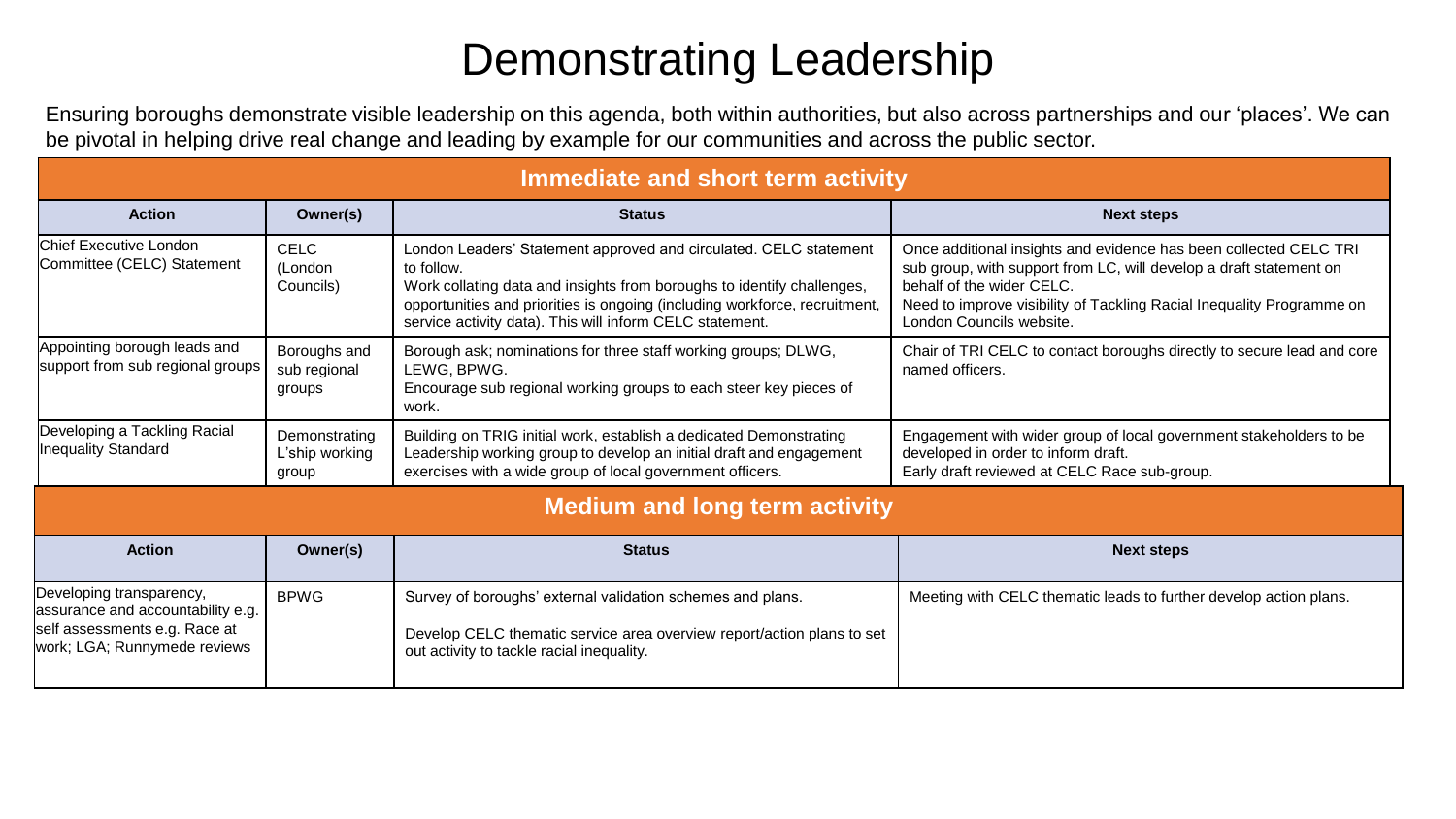## Our role as large employers

Accelerating action to ensure and support boroughs in developing inclusive workforces - promoting diversity, becoming more culturally aware and supporting staff development. Building on the initiatives developed by Boroughs that work well and playing a support role in helping to unblock existing barriers (e.g. around recruitment) and sharing good practice.

| Immediate and short term activity                                                                              |                                                                        |                                                                                                                                                                                                                                                                                                                                                                                                                                                        |                                                                                                                                                                                                                                                                                                                                                                                                                 |  |  |
|----------------------------------------------------------------------------------------------------------------|------------------------------------------------------------------------|--------------------------------------------------------------------------------------------------------------------------------------------------------------------------------------------------------------------------------------------------------------------------------------------------------------------------------------------------------------------------------------------------------------------------------------------------------|-----------------------------------------------------------------------------------------------------------------------------------------------------------------------------------------------------------------------------------------------------------------------------------------------------------------------------------------------------------------------------------------------------------------|--|--|
| <b>Action</b>                                                                                                  | Owner(s)                                                               | <b>Status</b>                                                                                                                                                                                                                                                                                                                                                                                                                                          | <b>Next steps</b>                                                                                                                                                                                                                                                                                                                                                                                               |  |  |
| Collection and publication of borough<br>workforce data in order to specify<br>ethnicity profile across London | Heads of HR,<br><b>Boroughs</b>                                        | There is a lack of consistency across boroughs around the collection and<br>presentation of workforce data. Heads of HR are conducting an exercise to<br>establish more consistency and encourage increased transparency of workforce<br>data publication.                                                                                                                                                                                             | Collate data and establish next steps around: transparency, publication,<br>presentation and benchmarking - to be reviewed by LEWG and TRI CELC fully<br>sighted on raw data                                                                                                                                                                                                                                    |  |  |
| <b>Pan London work to better</b><br>understand representation inc. across<br><b>lgrades</b>                    | Heads of<br>HR/Large<br><b>Employers</b><br>working group              | 1. A survey has been sent to all HR leads to understand the representation of<br>certain ethnic groups by pay grade. Findings to follow.<br>2. Understanding diversity in senior manager recruiter assisted appointments -<br>recruitment agencies are asked for a diverse list of candidates but when a<br>recruitment agency conducted survey with 100 senior LA representatives - 96<br>said it didn't matter if the recruitment firm were diverse. | 1. London Councils collecting data from boroughs and waiting for 4 more<br>responses. When all responses are received data will be analysed and shared<br>with CELC Race sub group.<br>2. Analyse findings from the recruitment agency survey to understand local<br>authority perspectives and next steps. Focusing on improving our<br>understanding of successful and unsuccessful applicants at each stage. |  |  |
| Review of London Leadership<br>Programme (LLP)                                                                 | <b>LLP Board</b>                                                       | LLP Board is reviewing the programme to ensure it best supports the<br>development of aspiring BAME staff. This includes additional coaching<br>opportunity for BAME participants.                                                                                                                                                                                                                                                                     | New contract about to be awarded through competitive tender.                                                                                                                                                                                                                                                                                                                                                    |  |  |
| Developing mentoring and support<br>groups                                                                     | Sub regional<br>groups                                                 | Appetite for cross borough initiatives tested by sub regional groups?<br>E.g. building on solo borough initiatives; Mentoring at Lewisham, reverse<br>mentoring at Brent and at Camden; can WLA develop a Reverse Mentoring<br>prototype                                                                                                                                                                                                               | To collect and share best practice, also need to understand the picture across<br>boroughs.                                                                                                                                                                                                                                                                                                                     |  |  |
|                                                                                                                |                                                                        | <b>Medium and long term activity</b>                                                                                                                                                                                                                                                                                                                                                                                                                   |                                                                                                                                                                                                                                                                                                                                                                                                                 |  |  |
| <b>Action</b>                                                                                                  | Owner(s)                                                               | <b>Status</b>                                                                                                                                                                                                                                                                                                                                                                                                                                          | <b>Next steps</b>                                                                                                                                                                                                                                                                                                                                                                                               |  |  |
| Development of mandatory training<br>culture - staff, managers and<br><b>councillors</b>                       | Large Employers<br>working group                                       | Creating a shared resource pool for unconscious bias or cultural competency<br>training and other race equality across London local government and<br>embedding this as mandatory across boroughs.                                                                                                                                                                                                                                                     | Collate best practice, and hear from focus groups                                                                                                                                                                                                                                                                                                                                                               |  |  |
| Review of recruitment practices e.g.<br>blind recruitment, diverse panels                                      | Heads of<br>HR/Large<br>Employers<br>working group,<br><b>Boroughs</b> | Known examples at this stage include: Pool of managers; 'Black on Board';<br>Brent hiring for attitude (front line staff); Westminster diverse recruitment panels<br>and positive action                                                                                                                                                                                                                                                               | Need to collect and examine existing practice and discuss what could be<br>shared or possibly replicated elsewhere or at a regional level.                                                                                                                                                                                                                                                                      |  |  |
| Local working and support groups                                                                               | Boroughs                                                               | There borough led groups establishing action appropriate to their<br>localities/organisations                                                                                                                                                                                                                                                                                                                                                          | Explore a regional role in supporting these                                                                                                                                                                                                                                                                                                                                                                     |  |  |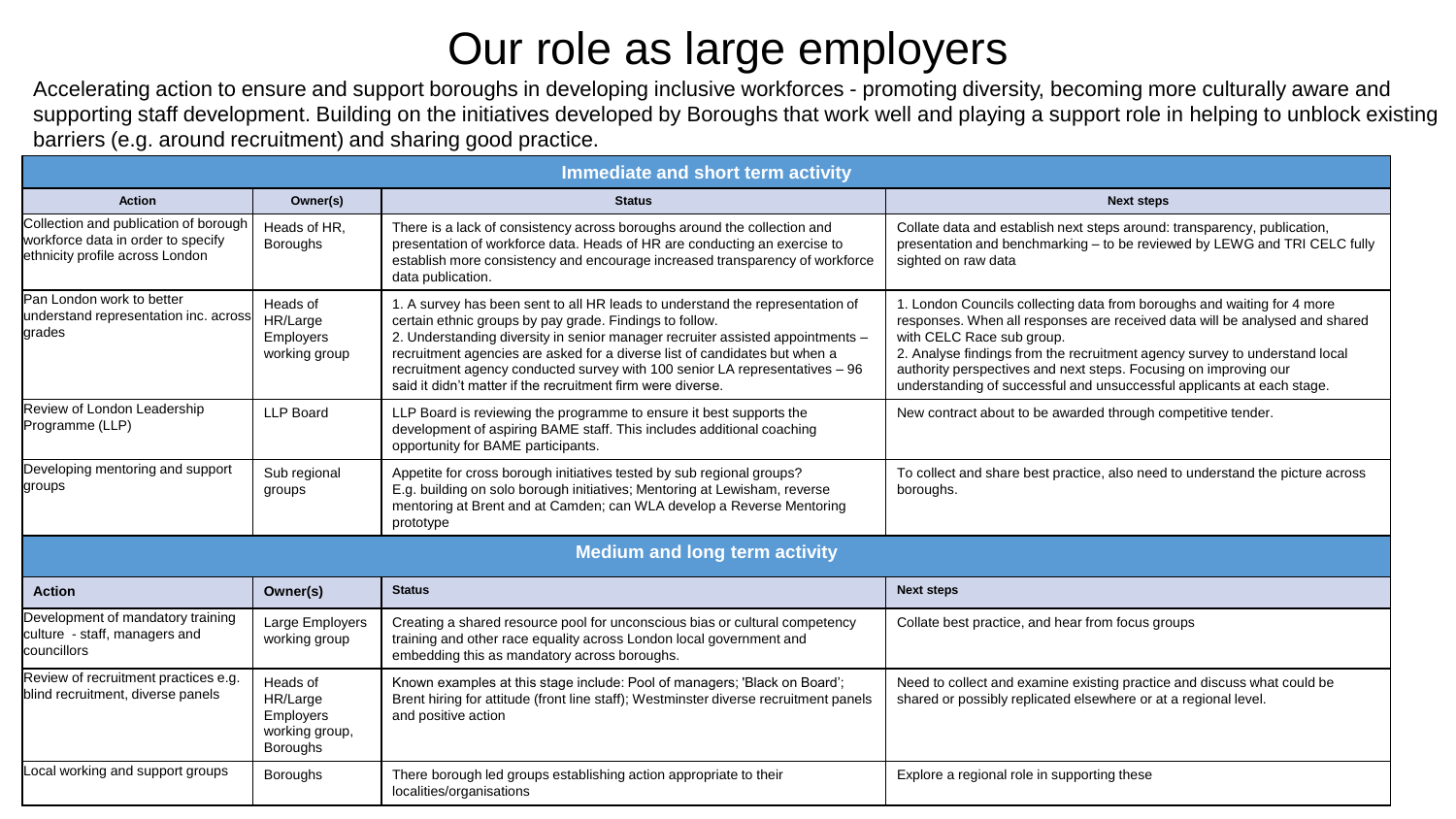# Challenging and improve practice across services

Sharing and building upon examples of good practices at borough, sub-regional and regional levels to actively tackle racial inequality. There are many positive examples of how boroughs are actively tackling racial inequality. However, local government can do more to share these examples to develop learning and understand what could be replicated elsewhere or at different levels (e.g. sub-regional or pan-London).

| Immediate and short term activity                                          |                                                                |                                                                                                  |                                                                                                                                                                                                                                                                |  |  |
|----------------------------------------------------------------------------|----------------------------------------------------------------|--------------------------------------------------------------------------------------------------|----------------------------------------------------------------------------------------------------------------------------------------------------------------------------------------------------------------------------------------------------------------|--|--|
| <b>Action</b>                                                              | Owner(s)                                                       | <b>Status</b>                                                                                    | <b>Next steps</b>                                                                                                                                                                                                                                              |  |  |
| Thematic reviews by CELC Lead<br>lAdvisors                                 | <b>CELC TRI sub</b><br>group                                   | Initial survey undertaken in July and has been presented at both the<br><b>CELC TRI and CELC</b> | Determine how to develop service area reviews and support these<br>areas with future activity or initiatives.                                                                                                                                                  |  |  |
| Creating central resource pool                                             | London<br>Councils/sub<br>regional groups                      | Initial pool has been established by London Councils on SharePoint<br>which has limited access   | Publicise site/location<br>Broaden resource pool, inviting other boroughs to contribute<br>(submissions from Camden, Brent and Lewisham received).<br>Agree categorisation and prioritisation by themes.<br>To develop public, online repository for practice. |  |  |
| Establish networks and directory                                           | <b>Best Practice</b><br>working group                          | Develop boroughs questionnaire                                                                   | Survey boroughs to help publicise and support staff networks                                                                                                                                                                                                   |  |  |
| Deliver Comms plan                                                         | <b>Best Practice</b><br>working group                          | Draft communications plan to be finalised                                                        | Produce newsletter/comms - 1 <sup>st</sup> edition                                                                                                                                                                                                             |  |  |
| <b>Medium and long term activity</b>                                       |                                                                |                                                                                                  |                                                                                                                                                                                                                                                                |  |  |
| <b>Action</b>                                                              | Owner(s)                                                       | <b>Status</b>                                                                                    | <b>Next steps</b>                                                                                                                                                                                                                                              |  |  |
| Improving commissioning and<br>procurement, social value good<br>practices | <b>Best Practice</b><br>working<br>group/Sub<br>regional group | Work has only recently been initiated – status and next steps to follow                          |                                                                                                                                                                                                                                                                |  |  |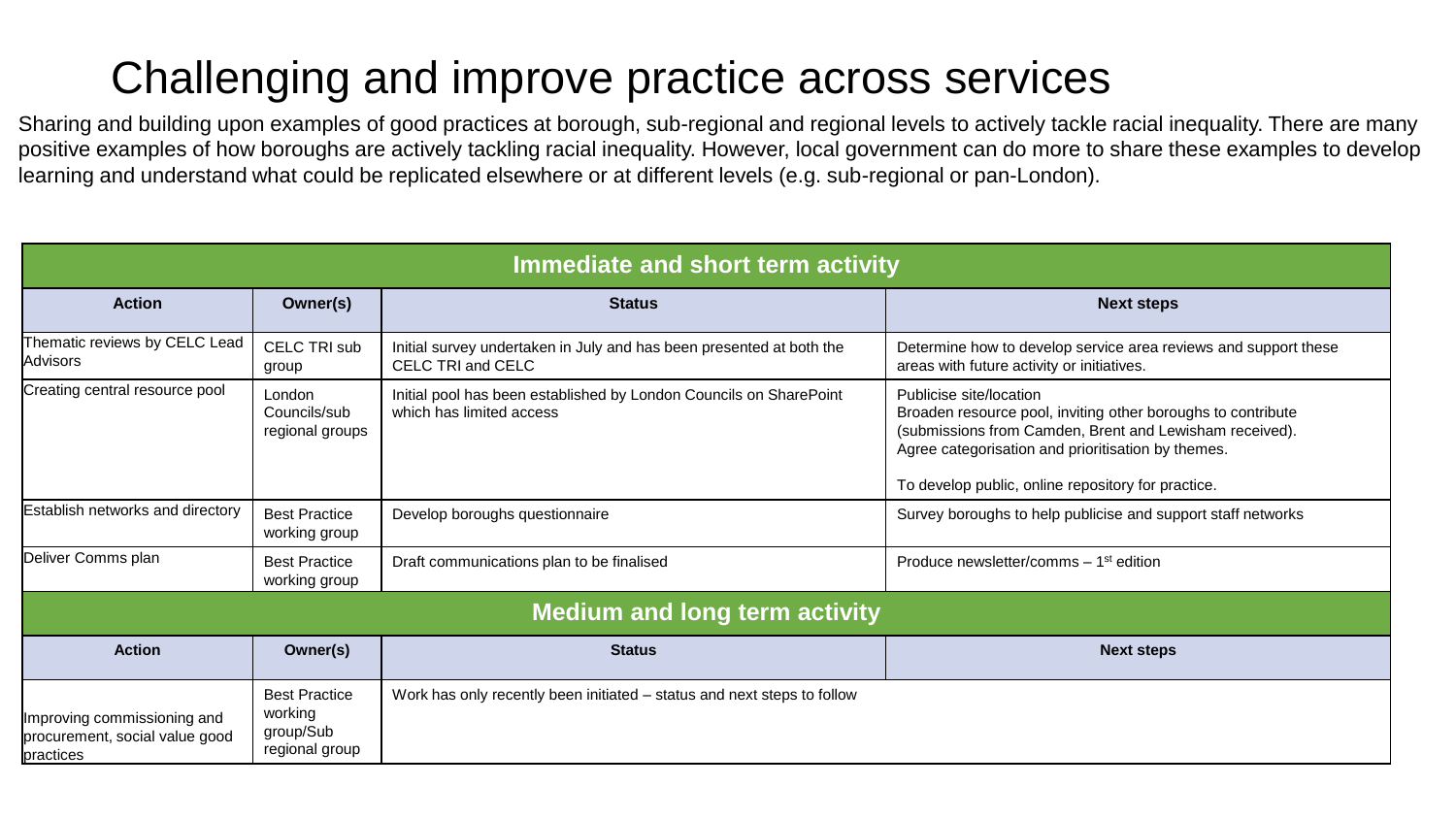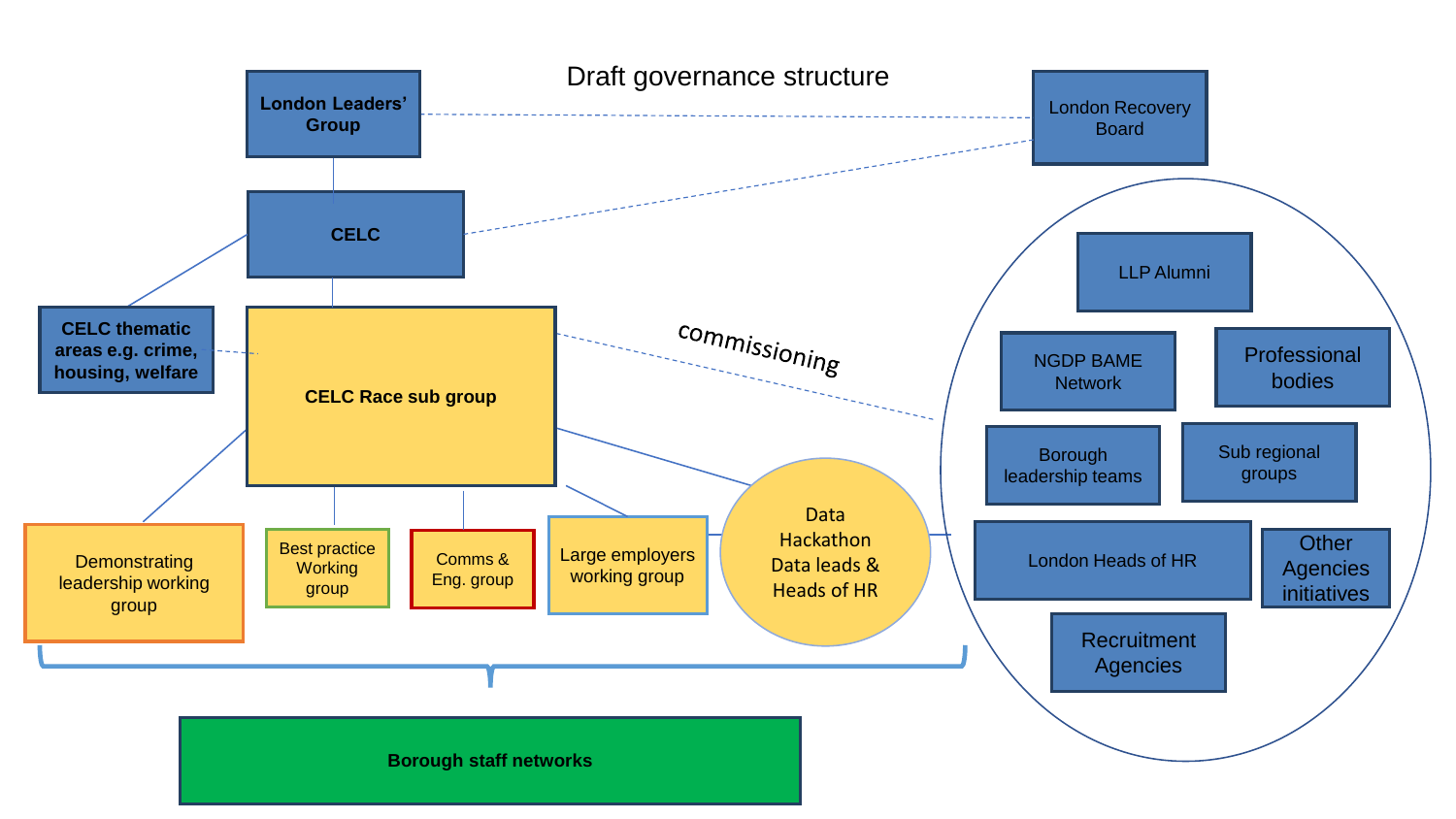# Before - Work programme by theme

| Demonstrating leadership                                   | Large employer                                                 | <b>Best practice</b>                                |  |  |
|------------------------------------------------------------|----------------------------------------------------------------|-----------------------------------------------------|--|--|
| 1 Identifying a CELC Lead                                  | 1 Collection and publication of borough data                   | 1 Creating central resource pool                    |  |  |
| 2 Appointing borough leads                                 | Pan London work to better understand representation inc.       | 2 Improving commissioning and procurement practices |  |  |
| 3 Commitment Statements (Leaders, LC)                      | 2 across grades                                                | 3 Social value                                      |  |  |
| <b>4 CELC Statement</b>                                    | 3 (Mandatory) training - staff, managers and councillors       | 4 Co-production                                     |  |  |
| Audit of external validation (both race equality and wider | 4 Recruitment practices e.g. blind recruitment, diverse panels | 5 Thematic reviews by CELC Lead Advisors            |  |  |
| 5 inclusion)                                               | 5 Leadership programmes                                        |                                                     |  |  |
| 6 Runnymede Trust                                          | 6 Mentoring and support groups                                 |                                                     |  |  |
| 7LGA Equalities Self Assessment                            | 7 Local working and support groups                             |                                                     |  |  |
| 8 Approach to assurance/accountability e.g. peer reviews   | 8 Review of internal and external websites/comms               |                                                     |  |  |
| 9 Tackling Racial Inequality Standard                      |                                                                |                                                     |  |  |
| BAME streams and specific targets/aims in CELC streams     |                                                                |                                                     |  |  |
| 10e.g. crime, health and social care                       |                                                                |                                                     |  |  |
| Including BAME equality objectives in Covid recovery       |                                                                |                                                     |  |  |
| 11 planning                                                |                                                                |                                                     |  |  |
| 12 Working with community sector                           |                                                                |                                                     |  |  |
| 13 Celebrating Black History Month                         |                                                                |                                                     |  |  |
| 14 Review of statues, road and building names etc          |                                                                |                                                     |  |  |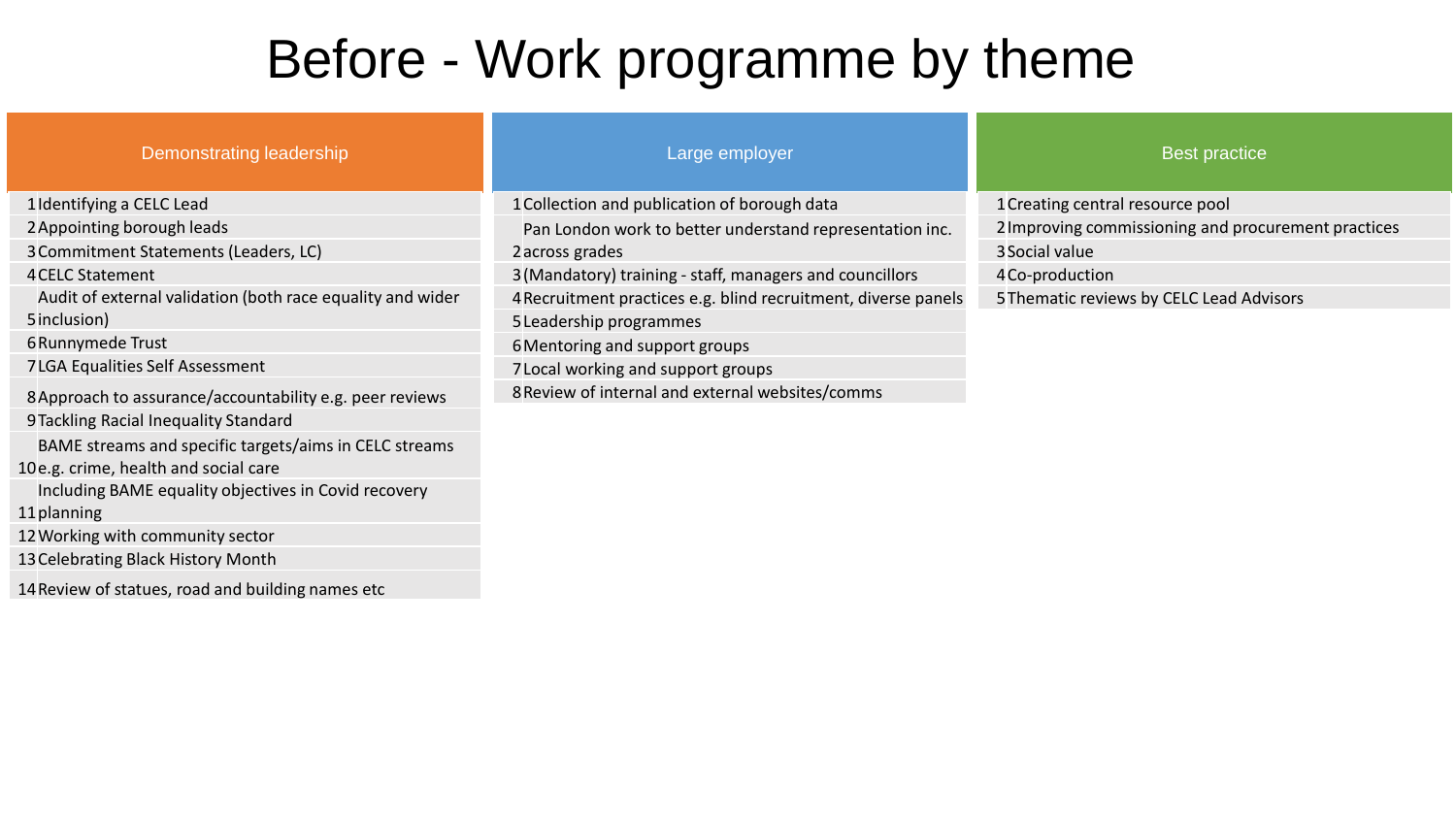# After - Tackling Race Inequality – Programme on a Page

| Demonstrating leadership theme                          |                                 | LAs Large employer theme                                |                                    | Developing Best practice theme          |                                   |                                    |
|---------------------------------------------------------|---------------------------------|---------------------------------------------------------|------------------------------------|-----------------------------------------|-----------------------------------|------------------------------------|
| Formalise governance<br>arrangements between working    |                                 | Collection, analysis and<br>publication of borough data | <b>Heads of HR/HR Metrics</b>      | l pool                                  | Creating central resource         | <b>Best Practice Working Group</b> |
| <mark>l</mark> groups                                   | <b>Chair and CELC</b>           | Pan London work to better                               |                                    |                                         | Improving commissioning,          |                                    |
|                                                         | Boroughs, sub regional          | 2understand representation                              | <b>Heads of HR</b>                 |                                         | procurement & social value        |                                    |
| 2 Engage more boroughs/officers                         |                                 | (Mandatory) training - staff,                           | <b>Large Employer Working</b>      | practices                               |                                   | Sub-regional groups                |
|                                                         | <b>Demonstrating Leadership</b> | managers and councillors                                | Group                              |                                         | Thematic reviews by CELC          |                                    |
| <b>3</b> Commitment Statements<br>4 CELC Statement      | working group (DL)<br>DL        | Recruitment practices e.g.                              |                                    |                                         | <b>Lead Advisors</b>              | <b>CELC</b> thematic groups        |
| Audit of external validation                            |                                 | Anonymous recruitment,                                  |                                    |                                         | <b>Communications</b>             | <b>BP</b>                          |
| (both race equality and wider                           | <b>DL</b>                       | diverse panels, recruitment<br>organisations pushed for | LLP (fresh thinking from           |                                         | <b>Celebrating Black History</b>  |                                    |
| 5inclusion)                                             |                                 | 4 more diverse applicants.                              | alumni) & Heads of HR              | Month                                   |                                   |                                    |
|                                                         | <b>Boroughs (shared</b>         | 5 Leadership programmes                                 | <b>LLP</b>                         |                                         |                                   | Boroughs (shared resource)         |
| <b>6</b> Runnymede Trust                                | resources)                      | Mentoring and support                                   | Sub-regional groups; Heads of      |                                         | New areas of pipeline             |                                    |
|                                                         | <b>Boroughs (shared</b>         | 6 <sub>groups</sub>                                     | <b>HR</b>                          |                                         |                                   | All                                |
|                                                         | resources)                      | Local working and support                               | <b>Boroughs (shared resources)</b> |                                         |                                   |                                    |
| 7 LGA Equalities Self Assessment                        |                                 | 7 <sub>groups</sub>                                     |                                    |                                         |                                   |                                    |
| Approach to<br>assurance/accountability e.g.            | DL                              | Review of internal and                                  | <b>Boroughs (shared resources)</b> |                                         |                                   |                                    |
| peer reviews                                            |                                 | 8external websites/comms                                |                                    |                                         |                                   |                                    |
| <b>Tackling Racial Inequality</b>                       | <b>DL</b>                       |                                                         |                                    |                                         |                                   |                                    |
| 9Standard                                               |                                 |                                                         |                                    |                                         |                                   |                                    |
| <b>BAME</b> streams and specific                        |                                 | Group                                                   | Role                               |                                         |                                   |                                    |
| targets/aims in CELC streams                            |                                 | Programme working groups x3                             | Oversight of 'strands' and         |                                         |                                   |                                    |
| e.g. crime, health and social                           |                                 |                                                         | implementation                     |                                         |                                   |                                    |
| 10 <sub>care</sub>                                      | <b>CELC</b> thematic groups     | CELC thematic groups                                    | Strategic (generic) oversight of   | <b>RAG Ratings</b>                      |                                   |                                    |
| Including BAME equality<br>objectives in Covid recovery | <b>CELC</b> thematic groups     |                                                         | service area activity              | Green                                   | Pan-London activity well underway |                                    |
| 11 planning                                             |                                 | Heads of HR and LLP Board                               | Professional leadership            | Yellow<br>Borough/some examples but not |                                   |                                    |

Piloting; delivery; implementation

Sub-regional groups and

Boroughs

embedded/consistent across London

Red No activity initiated